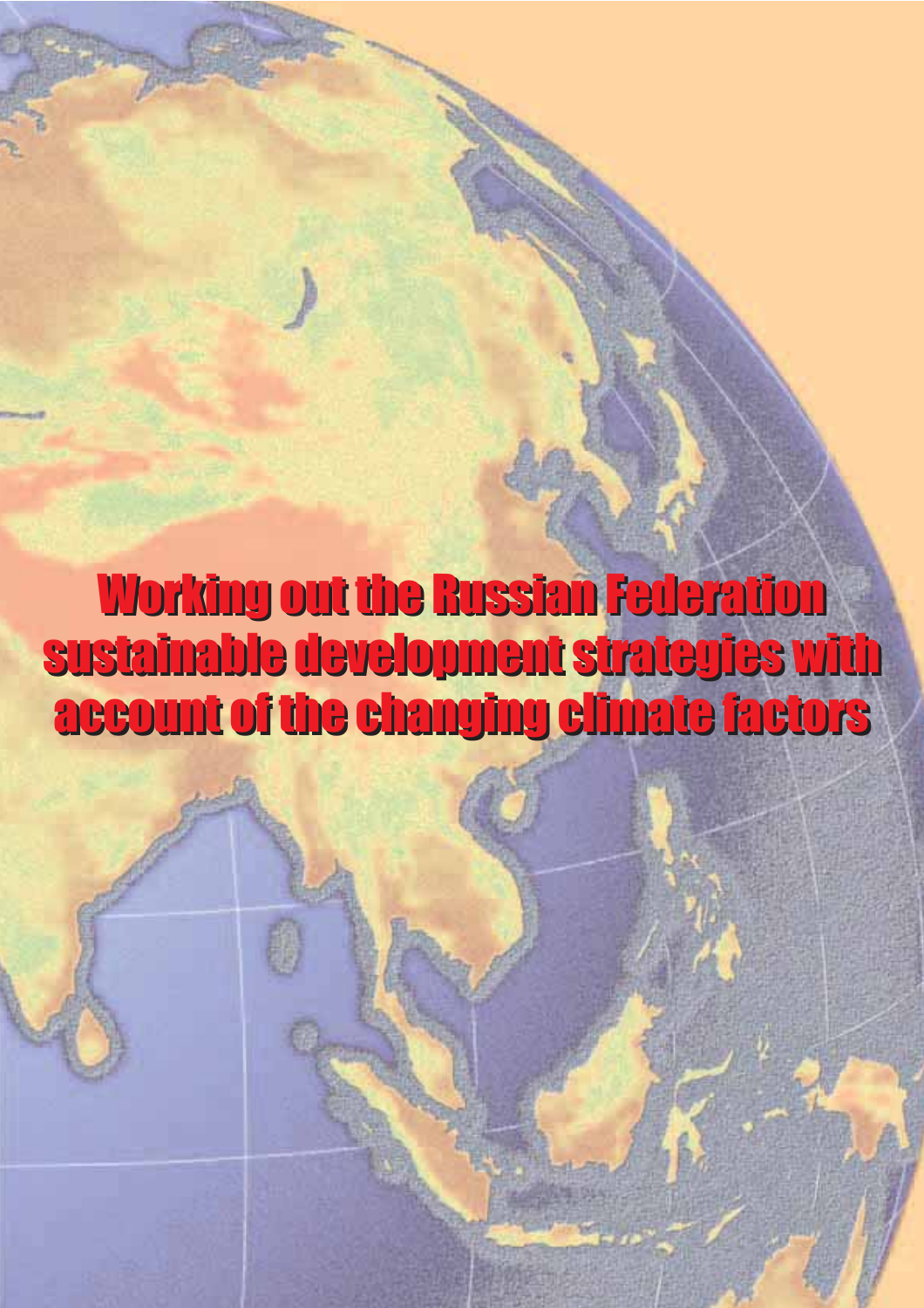This booklet covers the most up-to-date issues and some possible solutions for ensuring the **hydrometeorological safety considered as a part of the national safety of Russia and developing and implementing the national sustainable development strategies with account of the current and expected climate change.** 

**The booklet has been prepared by the initiative and under the leadership of the Head of Roshydromet Dr. A.I. Bedritsky on the basis of the relevant research conducted by the following research institutions (RIs) of Roshydromet:**

All-Russia Research Institute of Hydrometeorological Information -World Data Centre (RIHMI-**WDC),**

**Institute for Global Climate and Ecology of Roshydromet and Russian Academy of Sciences (IGCE),** 

**Voeikov Main Geophysical Observatory (MGO).**

**Other RIs of Roshydromet as well as organizations and institutions of other RF Ministries and Agencies and some individual experts were also involved.** 

**® Roshydromet, 2005**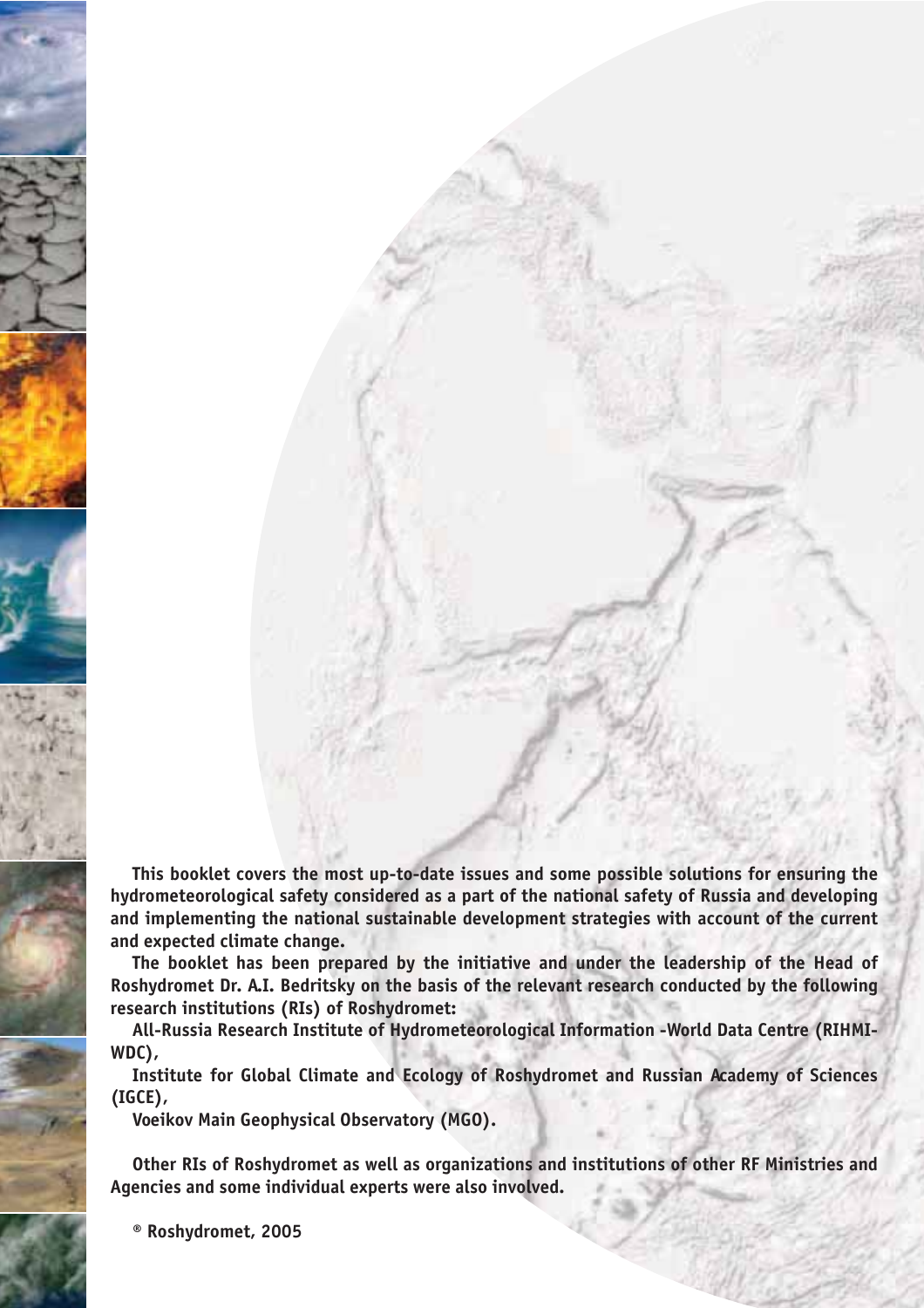The global warming creates for Russia - taking into accounts its geographical **location, economic capacity, demographic problems and geopolitical interests a new situation, when disregard of the climate change problem may elicit serious risks for sustainable development and safety of the country.** 

**Climate change,** that was evidenced in the 20<sup>th</sup> century on the global scale and manifested itself in the air temperature rise, proved to be most significant on the territory of Russia. The global mean annu al surface air temperature in the period from 1901 to 2000 increased by 0,6±0,2°С, in Russia the increase is 1.0°С.

In Russia the current climate monitoring data show that in recent years the tendency towards warm ing has grown significantly. For example, data collected by the Roshydromet surface network of hydrom eteorological observations point to the fact that in the period of 1990-2000 the mean annual surface air temperature increased by 0,4°С, whereas in the previous hundred years the increase was only 1,0°С. Warming was more evident in winter and spring. In autumn there was hardly any warming (in recent 30 years even some cooling was noted in western regions). Warming was more intensive east of Urals.

Computations made with the ensemble of hydro-dynamical climate models under various scenarios of the global economy development (various amounts of emissions of greenhouse gases to the atmos phere) and computations for the next 10-15 years based on statistical models yield very similar results (significant disagreement begins from about 2030) consistent with the assessments of the Intergovernmental Panel on Climate Change (IPCC)

The climate change prediction based on extrapolation shows that the current trend towards warming on the territory of Russia by 2010-2015 will remain unchanged and lead to the rise of the mean annual surface air temperature by  $0.6^{\circ}$ C $\pm$ 0.2 compared with 2000. Other features of the prediction based on the combined use of extrapolation and climate modeling, show that on the territory of Russia changes in hydrometeorological conditions (temperature, precipitation, hydrological conditions of rivers and reservoirs, hydrometeorological conditions of seas and river mouths) will vary over different climate zones and different seasons. 1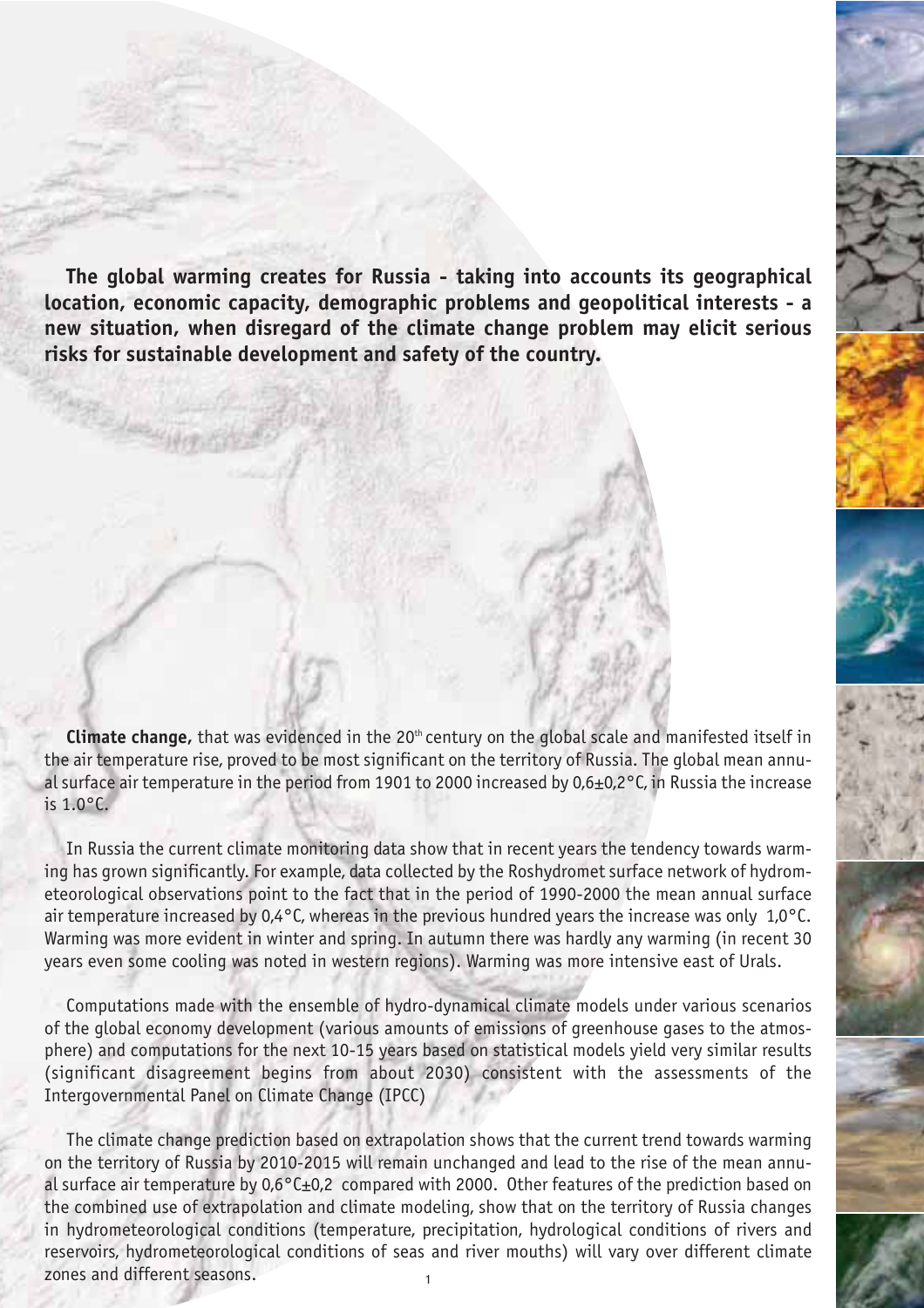By 2015 on most of the territory of Russia air temperature in winter is expected to further rise by about 1°C with some variations over different regions of the country. In summer in general the expected warming will be not as pronounced as in winter. temperature will rise by 0,4°С.

The mean annual amount of precipitation is expected to further increase, mainly due to the increase in the cold period. On most of the territory of the country the predicted amount of precipitation will exceed that received at present by 4-6%. The most significant precipitation increase is expected in the north of Eastern Siberia (by up to 7-9%).

It is common practice to divide a variety of climate change factors into internal (i.e. processes with in the climate system, which includes the atmosphere, oceans, active land layer and cryosphere) and external to the climate system. The latter in turn are divided into natural (time variations in the ener gy flow from the Sun to the Earth, concentrations of volcanic aerosols in the atmosphere, etc.) and anthropogenic (on the global scale these are basically changes in active component concentration in the atmosphere as well as changes in the landscape, vegetation, hydrological cycle etc. caused by eco nomic activities.

It is very important and very difficult to determine the overall cause of the climate change experi enced today. At present the most wide-spread opinion is that it can be explained by the combination of two main factors: long-period fluctuations of atmospheric circulation and global warming induced by the increase of greenhouse gases in the atmosphere. Studies on the contribution of the anthropogenic factors are continued providing an increasingly convincing evidence of the fact that the warming expe rienced in the late 20<sup>th</sup> and early 21st century cannot be attributed only to natural processes. The further increase of the anthropogenic factor should therefore be expected as far as the on-going climate change is concerned.

For the moment the main hypothesis remains unchanged. It holds that the significant part of the warming experienced in the late 20<sup>th</sup> and early 21<sup>st</sup> century is accounted for by the additional greenhouse effect resulted from anthropogenic emissions of active gases (primarily carbon dioxide -  $CO<sub>2</sub>$ ). Data of observations show a very significant growth of  $CO<sub>2</sub>$  concentrations in the second half of the 20<sup>th</sup> century (about 50 parts per million). It is more than a half of the  $CO<sub>2</sub>$  concentration growth in the period of transition from the glacial to interglacial conditions. The growth of methane (CH<sub>4</sub>) concentration, which is another important greenhouse gas, in the industrial period is even more intensive: from about 700 ppb (parts per billion) in the early 18th century (mean value for the interglacial periods) to 900 ppb in the early and 1700 ppb in the late 20<sup>th</sup> century. However, radiation forcing caused by the observed change in methane concentration is about three times lower than that caused by carbon dioxide.

The greenhouse potential of ozone, fluorocarbons and nitrogen (in the form of nitrogen oxide) is even lower. The impacts of the most active greenhouse gas - water vapor -are not studied adequately; the impact of direct changes in water vapor concentrations caused by economic activities (irrigation, clear-cutting of a forest etc.) is not likely to be high. The assessments of the effect caused by the changes in moisture content in the atmosphere include numerous feedback (including cloud feedback) and are highly uncertain. In general the growth of moisture content in the planetary boundary layer (1 2 lower kilometers of the atmosphere) caused by the increase in the moisture-holding capacity of the atmosphere and evaporation during warming is expected to be equivalent to the effect in the radiation balance caused by the growth of carbon dioxide concentration. However, very little is known on the changes and effects of water vapor in the higher layers of the atmosphere.

But serious uncertainties resulting from the inadequacy of observations, difficulty in understanding of physical processes and numerous feedback within the climate system, reliability of climate models, difficulty to detect low anthropogenic signal amid high natural climate variability still **do not allow clear conclusions on the contribution of greenhouse gases anthropogenic emissions to the warm ing being observed**.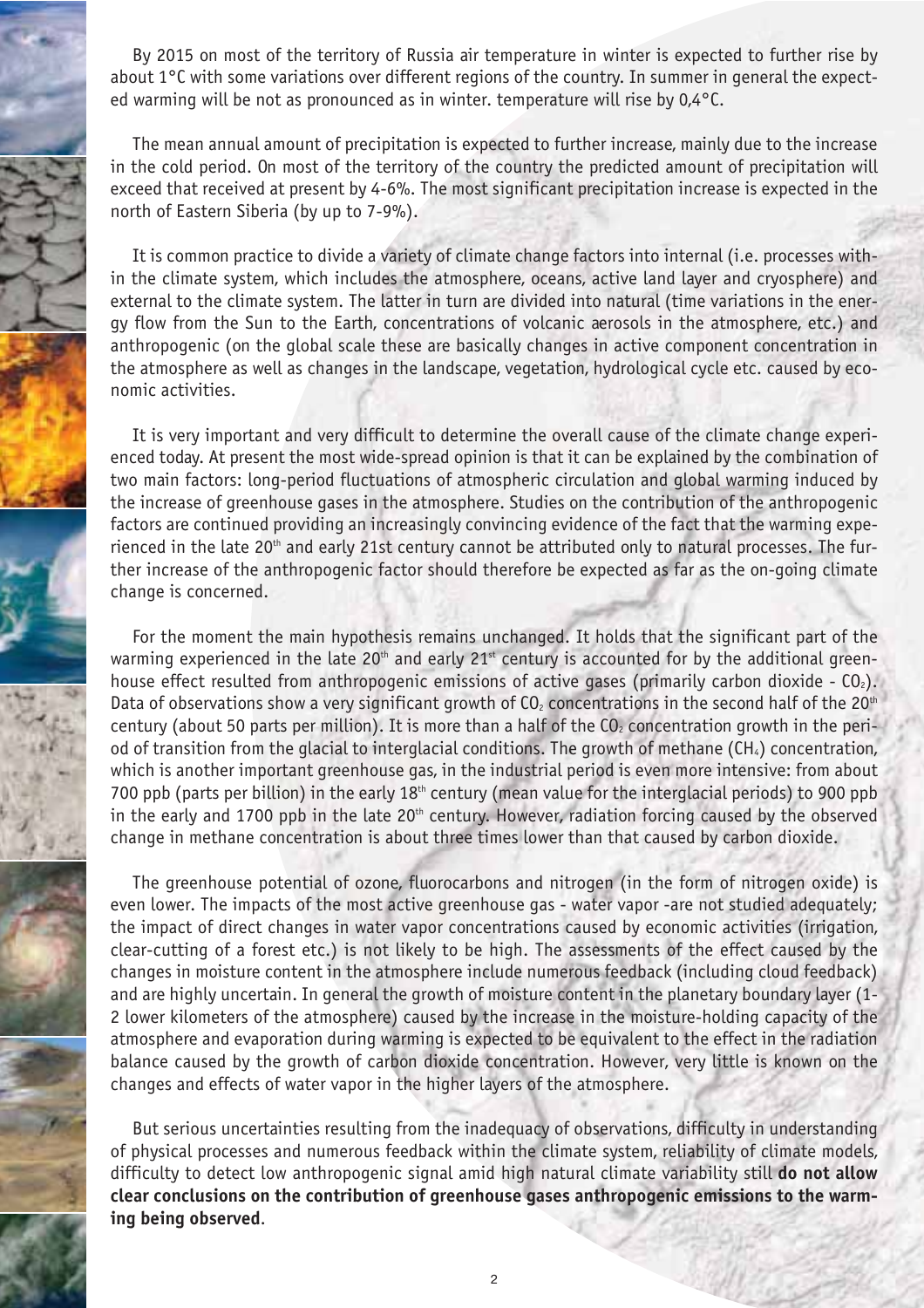**In Russia most of the climate studies are traditionally conducted by the institutions of the** Hydrometerological Service (now - Roshydromet), Academy of Sciences and Higher Education **System.** 

Climate in Russia is studied intensively, and the achievements of Roshydromet scientists, in par ticular, are significant (1980-85: Scientific Application Reference Book on Climate of the USSR was produced; 2002: Monograph "Climate of Russia" was published; 2005: Encyclopedia of Climate Resources of the Russian Federation was prepared and a number of climate-related publications were issued).

However it should be noted that in the last decade of the  $20<sup>th</sup>$  century Russia began to fall behind the world standards in climate study. To a considerable extent it was due to the prolonged crisis in research activities caused by inadequate funding. Young people are no more interested in science as they used to be and due to the ageing of personnel a scientific capacity of Roshydromet, Academy of Sciences and Higher Education System is continuously decreasing. In the field of climate study the sit uation is aggravated because of the inappropriate coordination. In conditions of inadequate funding waste and duplication of efforts is not permissible. At the same time to date there is no mechanism to effectively coordinate inter-agency research activities.

**The state control of the most important areas of climate change study** might be a reasonable way out. This will make the whole range of scientific findings available to the relevant decision making and planning bodies. Such approach will make it possible to incorporate more effectively the national pri ority areas of climate study into international programmes, to make bilateral and corporate contacts, to increase the international visibility of national commitments.

Attention should be paid to the role of Roshydromet as a body that can better than any other agency perform as a coordinator of climate change study activities carried out under state control.

**Obtaining reliable information on the state of climate system and on current climate con ditions on the territory of specific regions of the country is one of the most important tasks in the field of climate study.** Special attention should be given to the quality and processing of information coming via the Global Telecommunication System (GTS) of the World Meteorological Organization. The problem of receiving and applying satellite information becomes increasingly important. At the same time to assess the extent to which the current conditions are abnormal and probability of their recurrence, the reliable data for the longest possible period, sometimes longer than the period of instrumental observations are required. A large amount of work should be done on the check of data homogeneity using all the available information on the station history and on the change of instruments and methods of observations (the so-called metadata) to create baseline data sets. Until recently investigation of climate variability on the territory of Russia was encum bered by the lack of time series on computer-compatible media required for the statistical analysis. Today due to advances in computer facilities and information technologies the situation is chang ing. Significant volumes of data become available. The integrated processing of these data may and should result in new climate knowledge. **Data objectively reflecting the current status and nature of changes in the climate system are the essential basis for climate study and a simpli fied idea of data accumulation, analysis and use may eventually produce wrong conclusions on the state of the climate system.** 

Requirements to the quality of data form the basis of the whole set of climate study activities and application of climate knowledge. An integrated approach to the problem of data dictates the need of developing a sequential multi-phase procedure of data obtaining, beginning from the data of observations and ending with homogenous high-quality meteorological data series. Consistent requirements to the data quality should be met at each phase of the procedure. It is therefore necessary to take meas ures to improve the quality of data obtained by the network of meteorological stations, to develop up to date software to control data at the stage of their incorporation into the State Data Fund and to col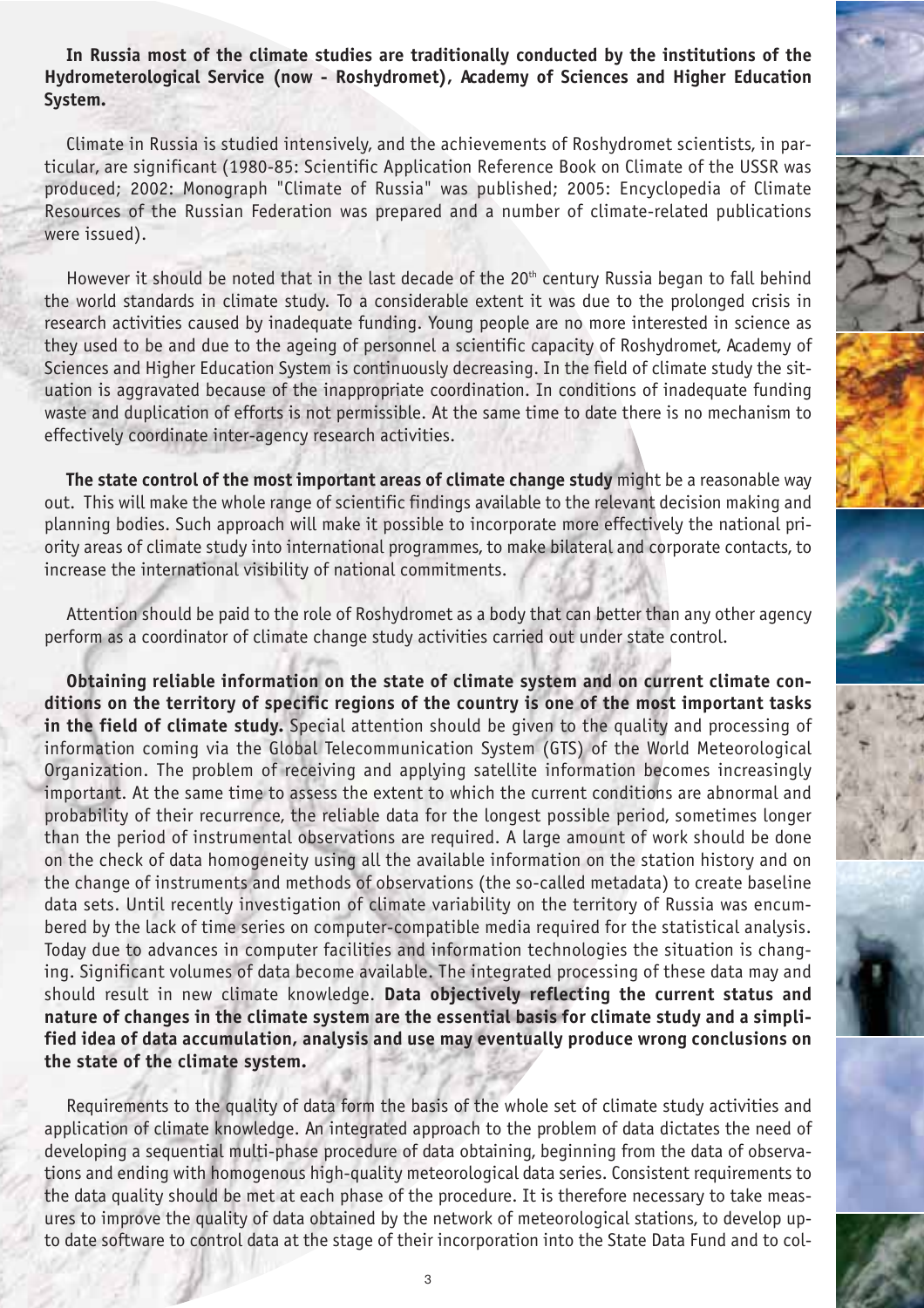lect and place on computer compatible media all the information on the history of each station. Only after that it is possible to create an efficient system of monitoring the current state of the climate sys tem (climate monitoring) as well as to obtain reliable information on climate change during the histor ical period, which should be used for making decisions on adaptation and applied in various sectors of the economy.

## **It is appropriate as a matter of priority in the field of climate science to speed up the develop ment of the unified data sets to be used for research, to ensure their reliable storage, to extend a range of users of such data including users from various social and economic sectors, to establish creative teams for the joint analysis of the newly developed data sets.**

In recent years owing to the international cooperation in the field of model intercomparison and easier access to the Internet in the Russian Federation, the emphasis in model studies performed in Russia has shifted to the analysis of climate computations made predominantly with foreign models and the use of the outcome in applied research. As for the most technologically complicated and resource-consuming activities related to the **development of physico-mathematical atmosphere and ocean models** there is some falling behind the world standards. In the coming decade the devel opment of new and improvement of existing models will remain a priority area of fundamental sci ence in the most developed countries. With this in view the development of the national models meeting the world standards as well as the use of these models in climate prediction and other fun damental research should a high priority task for the climate science in Russia. Without national models and the appropriate infrastructure for their further development it will be difficult for Russia to maintain its independent and scientifically based position in the process of taking various politi cal and economic decisions.

To ensure reliability and sustainability of economic sectors in the Russian Federation, it is required that all natural resources, including climate, be effectively used. This approach imposes special require ments on climate information and provision of climate and climate change information in the form that can be used in different social and economic sectors. Our objective is to develop specialized indices that describe as completely as possible the dependence of a specific sector on climatic conditions. Among these is a bioclimatic potential determining a relation of the crop yield to heat and moisture indices, as well as specialized indices used in wind and solar energy.

The ongoing and potential impacts of changing climate on national socio-economic sectors **make it necessary to develop climate change adaptation measures for the sustainable develop ment of the country.** Adaptation calls for a number of measures to ensure adaptability of the system to the actual or anticipated change.

As applied to a climatic system, this implies a set of economic, social, administrative and even political measures allowing a creation of public infrastructures and flexible socio-economic systems that are resistant to the ongoing and anticipated climate change. To develop adaptation meas ures, it is necessary to assess the vulnerability of different ecological and technological systems to climate variability and climate change, which is to be followed by integrated monitoring of changes occurring within the climate system. Of particular importance are the warnings of hazardous climate change events. Adaptation issues are given much emphasis in implementing recommendations of the UN Framework Convention on Climate Change. A five-year programme of climate change adaptation is now being developed. In this case it is very important to prepare national adaptation pro grammes that, while being connected with the integrated programme, reflect national priorities and measures to prevent climate change consequences. In the Russian context of adaptation, one of the first priorities is to obtain reliable and comprehensive information on the ongoing and predicted cli mate change on the Russian territory. It is obvious that the solution of this problem depends on a number of measures to be taken to improve the meteorological network and quality of observations, as well as to improve data processing and presentation methods. This will provide the opportunity to identify the first-level actions that are to be taken immediately in individual regions of Russia.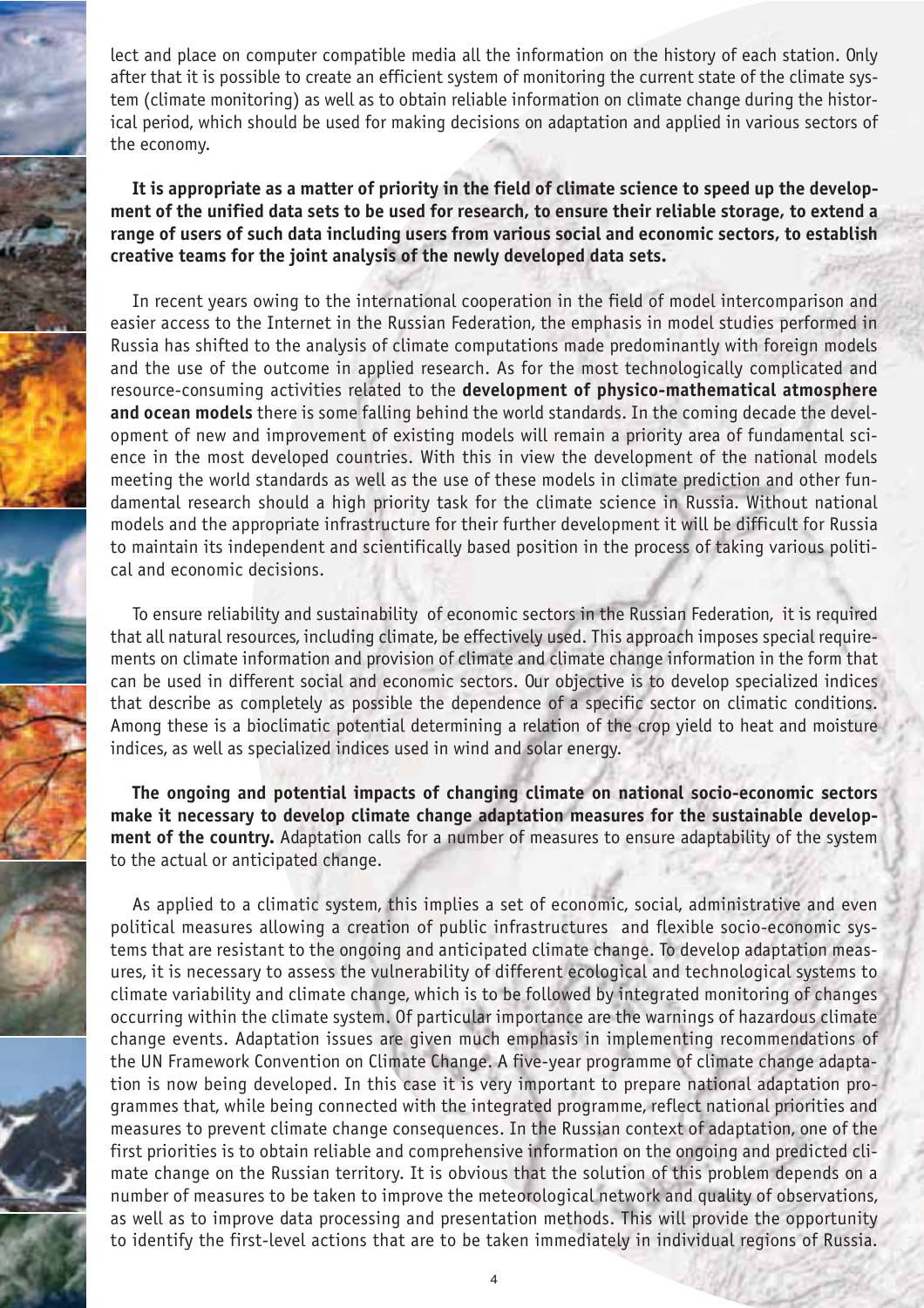In this case strategic problems to overcome long-term effects of climate change are also to be solved. **The necessity of developing the Russian national programme on climate change adap tation is beyond question.**

In 2005, Roshydromet issued the Strategic Prediction of Climate Change in the Russian Federation for the period to 2010-2015 and its impact on the economic sectors in Russia. From analyzing long-term instrumental climate observations on the Russian territory and summarizing national and foreign stud ies to assess probable climate change in the near future, the Prediction evaluates the changes in the climate system components which are expected to occur until 2015 on the Russian territory. Recommendations were prepared for socio-economic sectors to take into account climate change in the next decade.

The Strategic Prediction can be used by governmental authorities and other organizations involved in policy making and planning of specific measures for the development of economic sectors, as well as in preparing the programmes of sustainable development of territories and regions.

According to the Strategic Prediction, under changing climate, its manifestations and impacts on dif ferent economic sectors and living conditions are of clearly pronounced regional character. This is to be taken into account in developing and implementing the programmes of medium- and long-term socioeconomic development of Russia and its regions and constituents. Special attention is to be given to: (1) further specification of assessments of the climate change impact as applied to each of the Russian Federation constituents, (2) identification of economic sectors most sensible to sharp adverse weather and climate changes, and (3) improvement of the national system of early detection of hazardous hydrometeorological events (HE) and forecasting of their evolution.

Given the increasing number and the intensity of HEs, one of the most important lines of activity to protect human, society and state against hazardous extreme weather and climate events is to improve hydrometeorological safety which is to be considered as a factor of sustainable economic development.

The efficiency of the hydrometeorological safety strategy is connected with minimization of eco nomic and social losses. Efforts to realize the strategy should primarily focus on the creation and improvement of information activity related to HE early detection and forecasting, as well as making society and decision-makers aware of these events. Of importance here is the technical improvement of environmental monitoring on the Russian territory.

Early adaptation measures, which are to be considered as one of the ways of implementing the hydrometeorological security strategy, will make it possible to make economy and production more resistant to the ongoing climate change and sharp manifestations of weather and climate variability, to avoid (or, at least, to decrease as much as possible) the losses caused by HEs and adverse effects of cli mate variability, and to improve production efficiency by taking into account favourable climate changes.

Uncertainties in our knowledge of the climate character and trends are still very high, which is clear ly demonstrated by research results, including those mentioned here. Nevertheless, along with the necessity of giving proper attention to the further development and improvement of our knowledge of the processes in question, decisive actions for mitigation of climate change effects and adaptation of economy to these effects are to be taken right now.

The use of conclusions and recommendations of the Strategic Prediction in taking national actions will also be a major and valuable contribution of the Russian Federation to the fulfillment of interna tional commitments as to climate and climate change, risk reduction and mitigation of natural disas ters, and commitments related to other international conventions, contracts, protocols and agreements.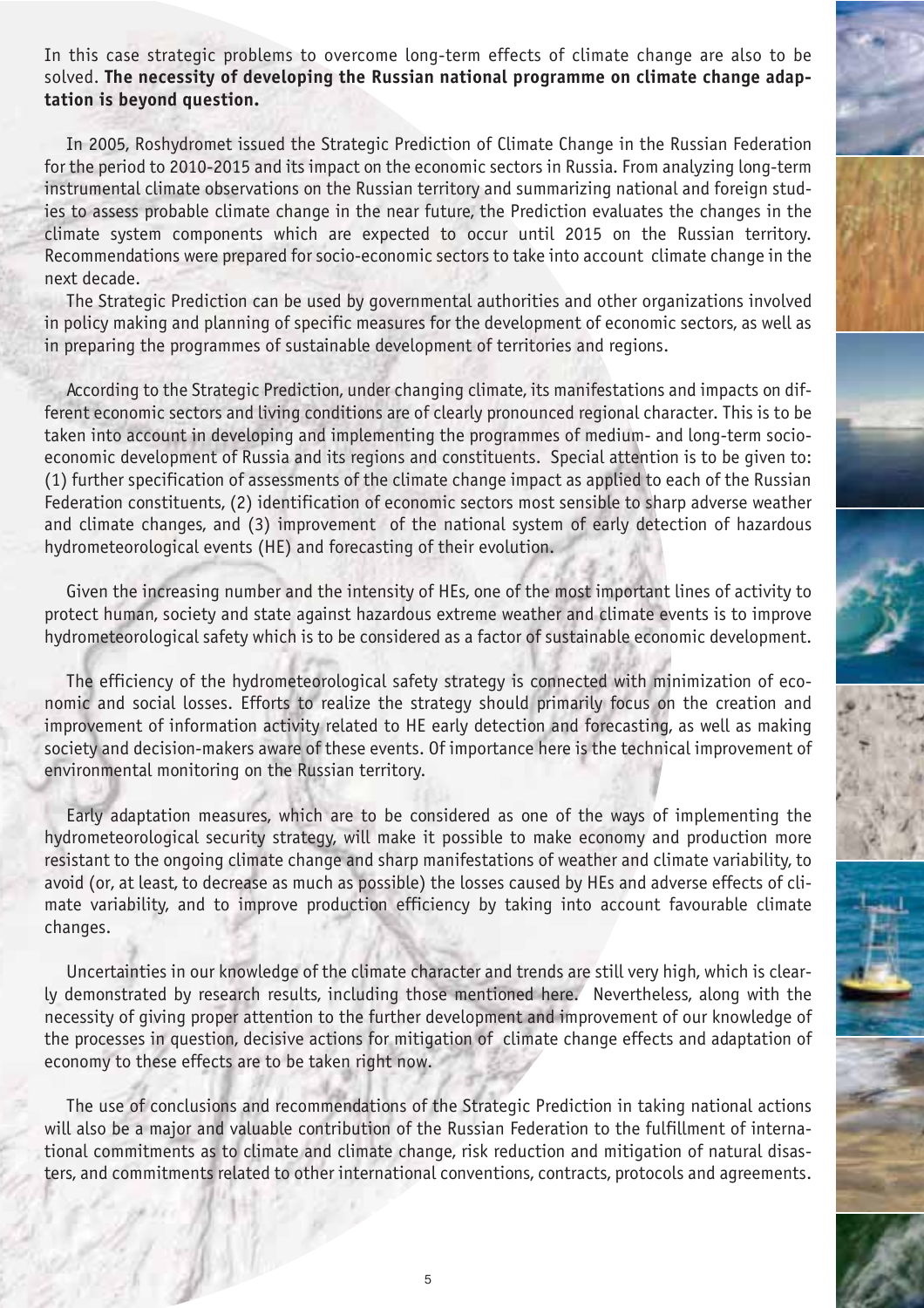The benefit from using climate information receives increasing attention at the international level, too. One of the WMO priority projects is CLIPS, climate information and prediction services. Under this project, great progress has been achieved in the development of methods for climate information use which are largely applied to tropical countries. It is advisable to more actively participate in the meet ings held within WMO and WMO Regional Associations (RA VI and RA II), which are dedicated to current methods of using climate information, as well as to promote the distribution of these methods and their introduction into practice.

The success in future climate change assessments is primarily related to the development of climate research and the accessibility of computational resources. In climate forecasting, future changes in concentrations of greenhouse gases and other radiation active substances are the most important model inputs. These substances modify the radiation impact on the planet and cause climate change on very long time scales. Therefore, in modelling the probable state of future climate, the term "prospective assessment", rather than "forecast" or "prediction", is to be applied.

Physical processes, which are not important in general circulation prediction models for five to seven days and even in long-term weather forecasts, become determining in climate modelling. This is particularly related to the ocean circulation dynamics, the change in the underlying surface landscape, and the evolution of the snow and ice cover. Considerable efforts will be required to study these processes, before many climate aspects can be simulated realistically. Nevertheless, despite the complexity of physical processes, there is no doubt that the existing climate models provide a helpful prospective assessment of climate change.

Many of the current models allow a satisfactory climate modelling. Moreover, current modeling is capable of simulating large-scale changes in surface temperature observed in the 20th century. This large-scale agreement between modelling results and observations improves the accuracy in warming rate assessments computed for the century to follow. The modelling of the observed natural variability (e.g. El Ni?o, monsoon circulation, North Atlantic Oscillation) also improved.

On the other hand, systematic errors remain too high. One of the factors throwing doubt upon a prospective assessment of climate change is uncertainty of the external impact (e.g. future concentra tions of atmospheric carbon dioxide and other greenhouse gases and aerosols). For the Russian Federation to achieve success in assessing future climate change, it is necessary to bridge a gap in the science of physical processes in the climate system, to improve the information support of this activity and, finally, to do away with the lag in the application of computer and communication facilities. Of importance is also the interaction between the centre and the regions in making regional prospective climate change assessments.

At present, there are a large number of international and regional programmes to study climate of different regions in the Northern Hemisphere (the Arctic, Northern Eurasia, Western Europe, South Eastern Asia, etc.). Some of the programmes are dedicated to the study of global atmospheric and oceanic processes. At the same time it seems necessary to draw particular attention **to the integrated** study of climate changes occurring in the mid-latitude zone of the Northern Hemisphere. Programmes focused on the above subject, which would integrate regional and national research efforts, are not available, despite the fact that the level of regional and national climate research conducted by countries of high scientific potential for mid latitudes of the Northern Hemisphere is much higher, as compared to research conducted for the other regions of the world.

Mid-latitude climate research conducted under the joint scientific programme involving a num**ber of developed countries, which was initiated by Russia,** can serve as a basis for joint efforts to analyze the impact of the climate change, particularly the change in the climate extreme frequency, on the fuel and energy sector in the states located in this zone, i.e. all G-8 states, which is particularly **important in the context of the global energy security initiative put forward by Russia.**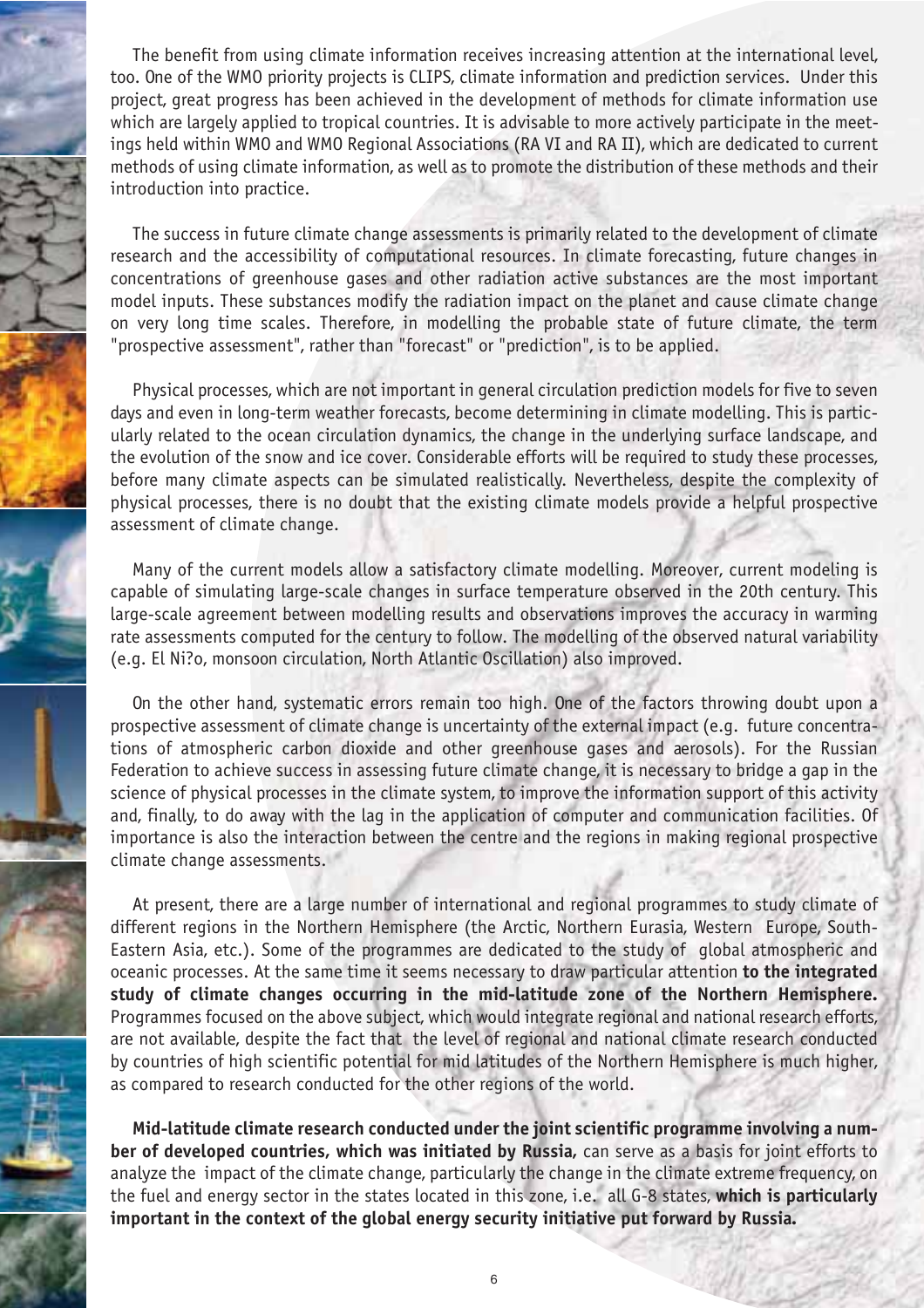**Special attention should be given to the problem of changing climate of large cities. At pres** ent, developed countries in the mid-latitude zone of the Northern Hemisphere conduct such stud**ies; however, coordination of efforts and the use of the world experience to solve the problem of** megacity climate have not reached the proper level yet. Megacities in the mid-latitude zone account for a significant part of the population of developed countries exposed to weather and climate extreme events (heat and cold waves, sharp temperature gradients, extraordinarily intensive precipitation, etc.). The experience in analyzing and mitigating the effects of these events is extremely important and is worth studying and using. High population density makes these regions sensitive to infections caused by climate change, which makes it necessary to develop specific methods of analysis and to inform peo ple of the expected climate change in advance.

**The climate of Russian large cities, compared to that of west European cities (located at the same latitudes)**, due to low air temperatures, continentality, seasonal fluctuations and a long snow period, is much more severe and less auspicious for the production development, as well as for the life and prosperity of people. Permafrost east of the Urals aggravates these features.

The severity of climate affects the efficiency of investments and primarily the two- or four-fold appreciation of construction and maintenance of productive and social facilities, especially in emergen cies caused by hazardous events. The above factors have a particular effect on the "energy comfort" and prosperity of people.

Despite a general decline in production, ecological conditions in the Russian cities continue to degrade, which is primarily connected with the development of motor traffic and automotive pollution. Thus the problems of climate change, energy saving and environmental monitoring, as applied to large Russian cities, are to be jointly solved.

It should be borne in mind that despite the expected significant effects of warming, climate in Russia, including its large cities, will remain severe, contrasting and relatively unfavourable, compared to the climate at the same latitudes in Europe and North America.

According to the experience of the developed foreign countries, specifically, the EC states and the USA, **the governmental policy as to the climate change is to be based on the major principles and priorities that are clearly formulated and adopted at the highest governmental level.** 

It is necessary for Russia to create **the Climate Doctrine of the Russian Federation** and to work out the strategy for climate change. Russia, owing to its vast territory, variety of probable climate warming consequences, and a status of a large exporter of hydrocarbon fuel that allows it to become a leading power-producing country in the 21st century, is one of the key constituents of international relations with respect to climate change problems. The official view of Russia to this problem is to be expressed in the Climate Doctrine of the Russian Federation, the fundamental document to be used in making national and international political and economical decisions concerning climate and the related problems.

Scientific substantiation of the Climate Doctrine's concept is to be built on Russian and foreign research of climate change and its effects on different economic and social sectors. A great variety and a magnitude of climate change in different regions of Russia, as well as its diverse impact on the envi ronment, is a result of a large territory of the country and a wide variety of natural conditions. Of this variety it is necessary to identify the conditions that place Russia in a position of inequality before other countries, specifically, in terms of demands for incinerated fuel amount. **The Climate Doctrine is to ensure national hydrometeorological safety in initiating the international and regional pro grammes and investment projects and to promote sovereignty in making and implementing the climate policy.**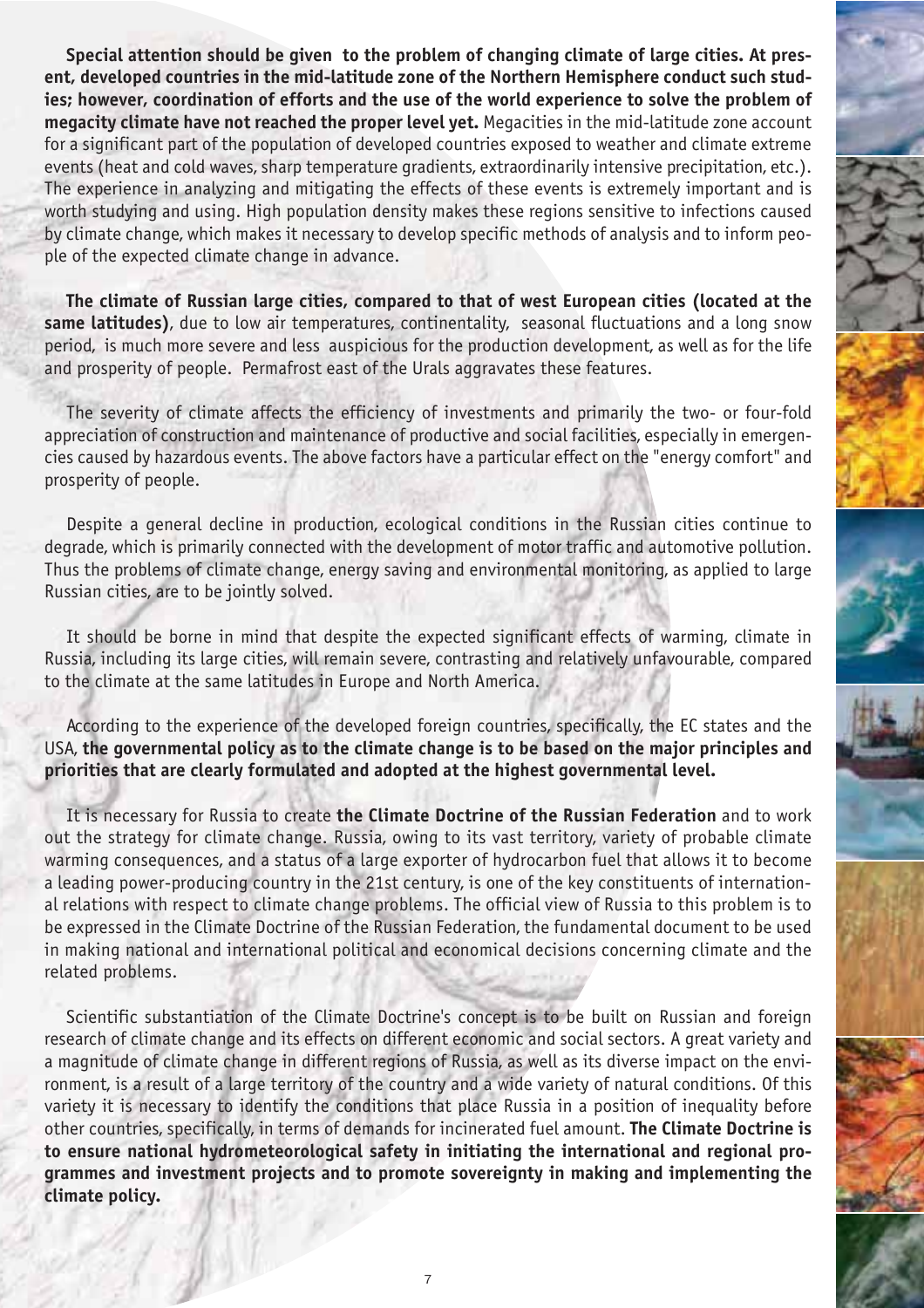A legal framework of the Climate Doctrine is represented by Constitution, federal laws, decrees of the RF President, regulatory legal acts of the RF Government, international conventions, and interna tional agreements of the Russian Federation. Formal statements of the Climate Doctrine are to form the basis of the governmental climate policy and to contain information about national priorities in the framework of a scientifically and ethically substantiated position of Russia relative to other coun tries. Owing to the Climate Doctrine, the position and policy of Russia in climate change will be pre dictable, which is necessary in making long-term decisions with regard for the character of the ongoing climate change. The Climate Doctrine is to take into account the interests of the Russian regions in terms of power consumption, construction of industrial enterprises and other structures that can affect the living conditions.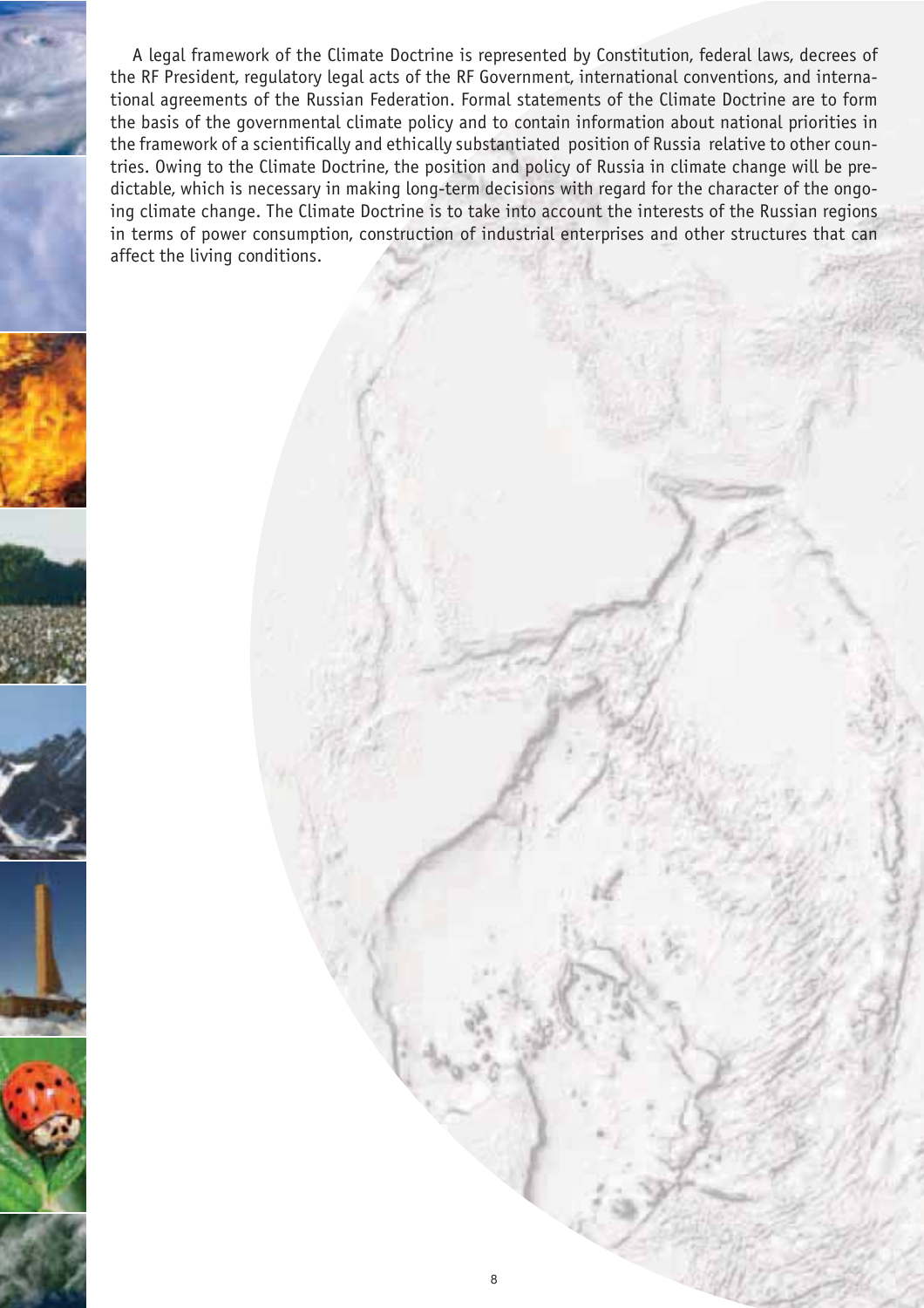## **Thus the Climate Doctrine of the Russian Federation is to contain the statements covering the following issues:**

- **·** Aims of the Climate Doctrine and major objectives of the RF policy in climate change;
- **·** Status of the Climate Doctrine;
- **·** Legal frameworks of the Doctrine, including a list of legislative acts and other formal documents concerning climate;
- **·** Benefits and threats of the probable climate change to the Russian Federation;
- **·** Changes in domestic and foreign climaterelated policy of the Russian Federation;
- **·** Clear formulation of priority problems of climate research and monitoring and ways of their solution (with regard for coordinated efforts of different agencies at the national level and the integration of Russia to the world research programmes);
- · Measures to ensure openness and predictability of climate-related activity of Russia;
- **·** Development of the institutional infrastructure for climate policy making at governmental and regional levels;
- **·** Consideration of alternative approaches to climate policy.

**By and large, the development of the Climate Doctrine of the Russian Federation is to be con sidered extremely important and different governmental organizations are to be involved in its preparation.**